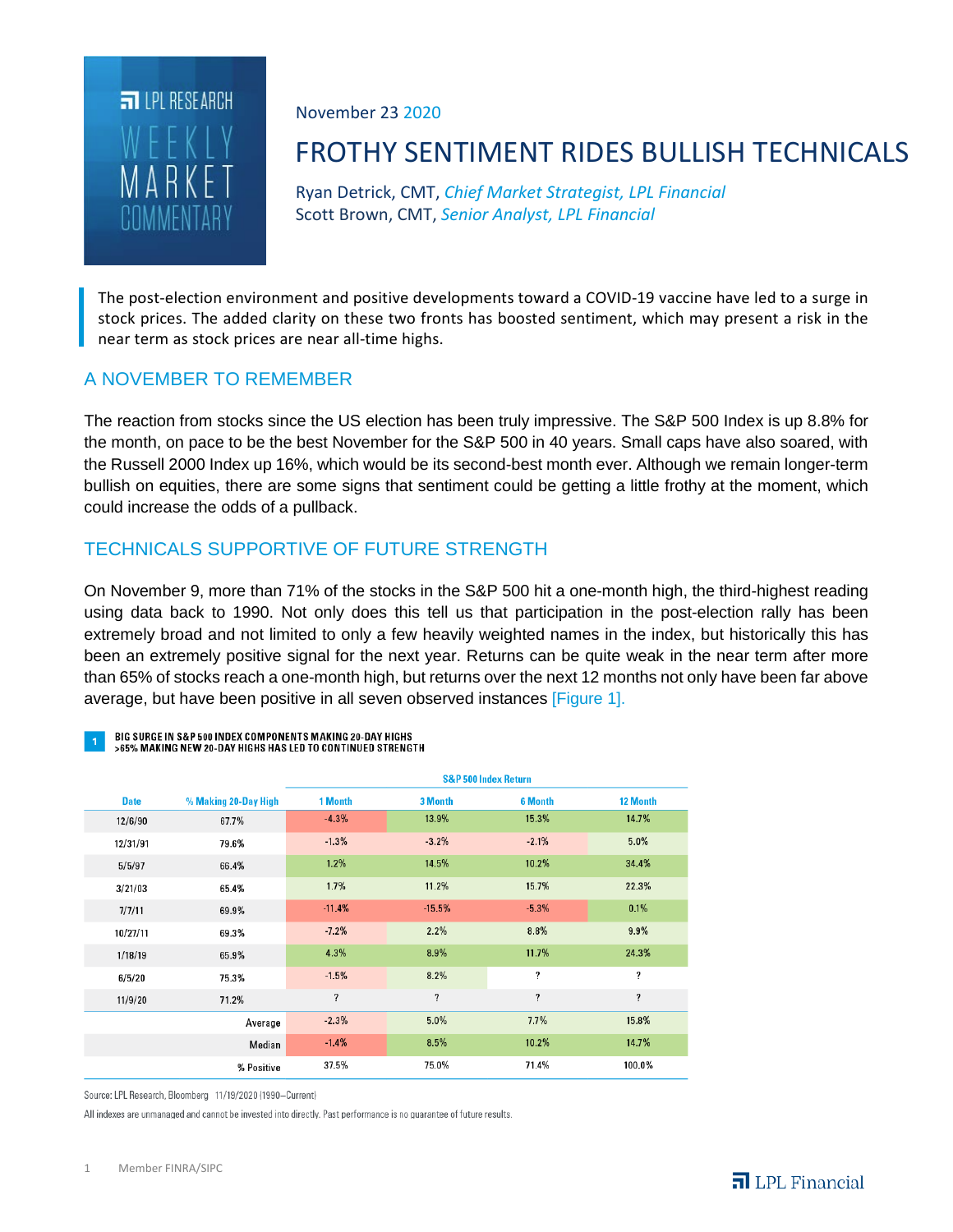In fact, nearly every measure of breadth and participation we monitor shows a similar trend. Looking at longerterm indicators, 90% of the stocks in the S&P 500 are above their respective 200-day moving averages—a common method of identifying stocks in uptrends. Readings above 85% have signaled above-average forward returns over the next 6 and 12 months.

Finally, participation has not been limited simply to large cap stocks. After lagging the S&P 500 by more than 16% in the first quarter of 2020, last week the small cap Russell 2000 Index made its first record high in more than two years and is now outperforming the S&P 500 by 11% thus far in the fourth quarter.

# COULD SENTIMENT BE FLASHING A WARNING?

Given that the S&P 500 was down more than 30% for the year at the March 2020 low, it is perfectly normal to sense some excitement in the air as stocks have climbed back to new all-time highs. "Nothing changes sentiment like price" is an old saying; however, excessive optimism can open the door for contrarian sellers to weigh on prices. When we upgraded our view on equities to overweight in late March 2020, one of the main reasons was the overriding sentiment backdrop of extreme pessimism that left limited opportunity for further selling. Any good news likely could have sparked a major rally, and as the economy has continued to surprise to the upside, that's exactly what we have seen since the March lows.

We would view any pullback or correction as an opportunity to add equity exposure; however, we also see some potential near-term warning signs that may open the door to weakness.

- **Sentiment polls.** The American Association of Individual Investors (AAII) Sentiment Survey recently had 55.8% bulls, the highest number of bulls since January 2018. Bulls also had their largest oneweek jump in 10 years. Meanwhile, the Investors Intelligence US Advisors' Sentiment Report saw the number of bulls move to 59.6%, just below the extreme level of 60% and a three-year high. The last time bulls were this high was in late August 2020, right before a nearly 10% correction in the S&P 500.
- **Flows.** Investors have quickly moved back into equities as well. According to EPFR Global, global equity funds saw inflows of nearly \$45 billion the week after the 2020 election in November, the largest inflow in nearly 20 years of data. US stock funds added \$33 billion, the second most for one week. Over the past two weeks, global flows have hit a record \$71 billion as well. The Bank of America Global Fund Manager Survey samples 190 fund managers with more than \$526 billion in assets, and the recent survey showed global growth and profit optimism at a 20-year high. Cash positions fell to pre-Covid-19 levels, while allocation to equities is the highest it has been since January 2018 and near extreme bullish levels (great than 50%).
- **Put/Call ratios.** Another potential contrarian warning can be found in the options market. The 10-day moving average of the Chicago Board Options Exchange (CBOE) put/call ratio is in the 91st percentile, suggesting a good deal of optimism from option traders.

### WHERE DO WE GO FROM HERE?

Markets have certainly been on a wild ride in 2020, and there's a degree of irony when you consider that we're talking about overconfidence by investors in a year that had the fastest bear market in history. However, while frothy sentiment gauges are suggestive of caution in the near term, the underlying technical data is suggestive of positive returns over longer time horizons. We continue to remain overweight equities in our models and view pullbacks as a buying opportunity for investors who may want to consider adding exposure.